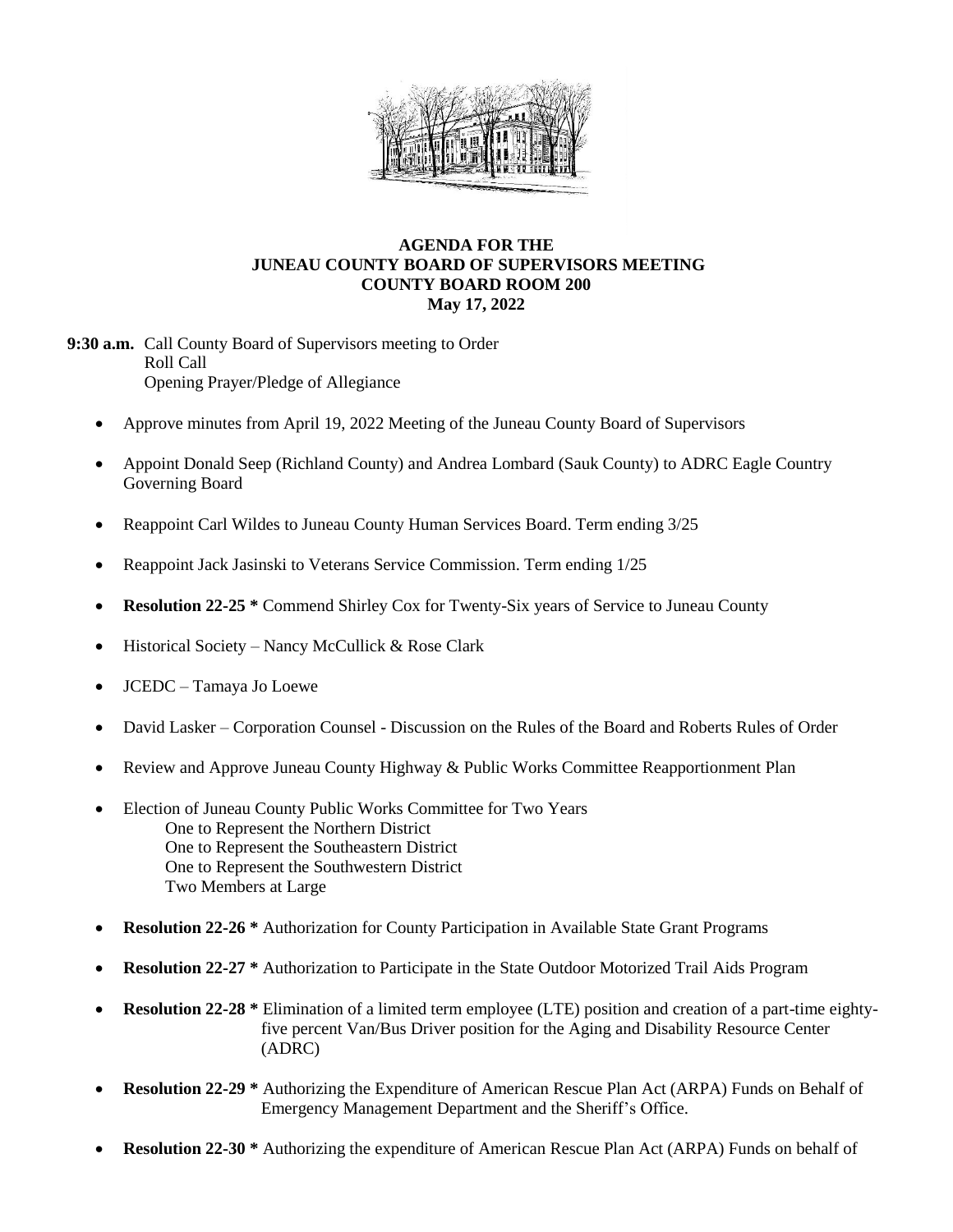local fire departments, EMS, and first responders in Juneau County.

• **Resolution 22-31** \* Land Sale to Preston of Tax Delinquent Property

Motion to fill:

Lead Child Support Worker, DHS, Grade 11, Promotion Mental Health Technician, DHS, Grade 9, Promotion Telecommunicator (2), Sheriff, Grade 9, Resignation/Promotion

Reports:

Jeremy Bonikowske, Emergency Management Kelsey Brown – Wisconsin Disaster Fund Coordinator

### **\*\*After meeting – New County Board Members tour Justice Center\*\***

\*These times are estimates only. Access to the handicapped will be provided. If special accommodations are needed, please notify the County Clerk's Office by calling 847-9300. This notice must be posted on the bulletin board in the Courthouse prior to the meeting in order to conform to 19.83 and 19.84 Wis. Stats.

\*\*If you are in need of an accommodation to attend this meeting, whether in-person or by remote means, please contact the Juneau County Clerk's office at 608-847-9300.

\*\*\*If you experience any difficulties in accessing information contained within the below Zoom link, please contact Juneau County Information Technology at 608-847-9343.

Juneau County is inviting you to a scheduled Zoom meeting.

Topic: May County Board Meeting Time: May 17, 2022 09:30 AM Central Time

Join Zoom Meeting https://us02web.zoom.us/j/82218658860?pwd=VWpmaGoyWW81TVJVOGx1VEROWHRQUT09

Meeting ID: 822 1865 8860 Passcode: Board

One tap mobile +13017158592,,82218658860#,,,,\*564419# US (Washington DC) +13126266799,,82218658860#,,,,\*564419# US (Chicago)

Dial by your location +1 301 715 8592 US (Washington DC) +1 312 626 6799 US (Chicago) +1 929 436 2866 US (New York) +1 253 215 8782 US (Tacoma) +1 346 248 7799 US (Houston) +1 669 900 6833 US (San Jose)

Meeting ID: 822 1865 8860 Passcode: 564419 Find your local number: https://us02web.zoom.us/u/kdFWck4oHY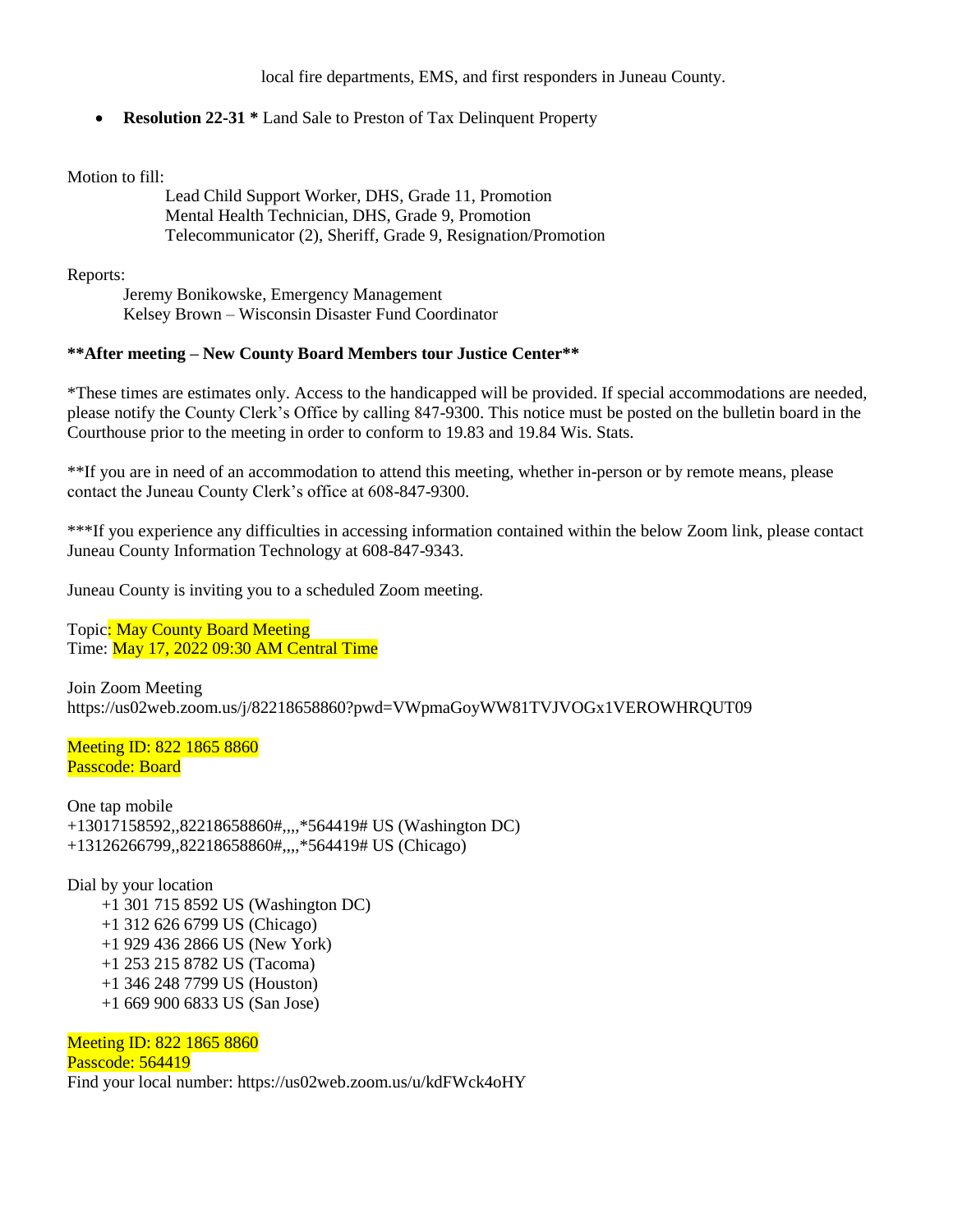#### MEETING OF THE JUNEAU COUNTY BOARD OF SUPERVISORS April 19, 2022 9:30 a.m. County Board Room

County Board of Supervisors Meeting called to order at 9:30 a.m. by Terri Treptow.

Oath of Office to Elected County Board Supervisors – Judge Curran.

Appoint Temporary Chairperson to continue Proceedings Motion by Willard and seconded by Parrett to appoint Hannah Tovsen to be Temporary Chairperson. All in favor. Motion Carried.

**Roll Call:** 21 present – McGinley, Pech, Strompolis, Dannenberg, Kilmer, Manson, Zindorf, Kennedy, Keichinger, Parrett, Jasinski, Ard, Zipperer, Willard, Granger, Feldman, Thomas, Cottingham, Fischer, Ryczek, Stieve.

Thomas led the opening prayer followed by the Pledge of Allegiance.

Motion was made by Granger and seconded by Jasinski to approve the minutes of the March 15, 2022 County Board of Supervisors meeting. All in favor. Motion carried.

Motion by Pech and seconded by Zipperer to appoint Terri Treptow and Hannah Tovsen as election clerks. All in favor. Motion Carried.

### **Election of Chairperson of the Board**

Motion by Parrett and seconded by Thomas to nominate Cottingham to the position of Chairperson. Motion by Ard and seconded by Granger to nominate Zipperer to the position of Chairperson. Motion by Keichinger and seconded by Jasinski to nominate Willard to the position of Chairperson. Motion by Ryczek and seconded by Keichinger - "If votes are close, take the top two and vote between the top two candidates, and let each candidate introduce themselves to all members of the board." All in favor. Motion Carried. Vote by Ballot: Cottingham with 16 votes, Zipperer with 3 votes, and Willard with 2 votes.

Chairman Cottingham took over proceedings.

#### **Election of First Vice Chairperson**

Motion by Fischer and seconded by Feldman to nominate Parrett to the position of First Vice Chairperson. Motion by Granger and seconded by Keichinger to nominate Willard to position of First Vice Chairperson. Motion by Ard and seconded by Jasinski to nominate Zipperer to position of First Vice Chairperson. Motion to close nominations by Jasinski and seconded by Kennedy.

Motion by Thomas and seconded by Granger - "If votes are close, take the top two and vote between the top two candidates, and let each candidate introduce themselves to all members of the board." All in favor. Motion Carried. Vote by Ballot: Parrett with 15 votes, Zipperer with 4 votes, and Willard with 2 votes.

#### **Election of Second Vice Chairperson**

Motion by Parrett and seconded by Thomas to nominate Fischer to the position of Second Vice Chairperson. Motion by Granger and seconded by Keichinger to nominate Willard to the position of Second Vice Chairperson. Motion by Ard and seconded by Keichinger to nominate Zipperer to position of Second Vice Chairperson. Vote by Ballot: Fischer with 14 votes, Willard with 4 votes, and Zipperer with 3 votes.

Motion by Fischer to table the Rules of the County Board and the Power and Duties of the County Board until needed corrections are fixed.

Discussion: Ryczek, Lasker, Cottingham, Thomas, Jasinski, Stieve

Motion by Granger and seconded by Zindorf to adopt as is and send back to executive committee to make necessary changes then bring back to County Board for approval.

15 members in favor, 6 opposed (Ard, Feldman, Stieve, Ryczek, Willard, Fischer). Motion Carried.

Motion by Willard and seconded by Kennedy to table the Elections of the Juneau County Public Works Committee members to the May County Board meeting.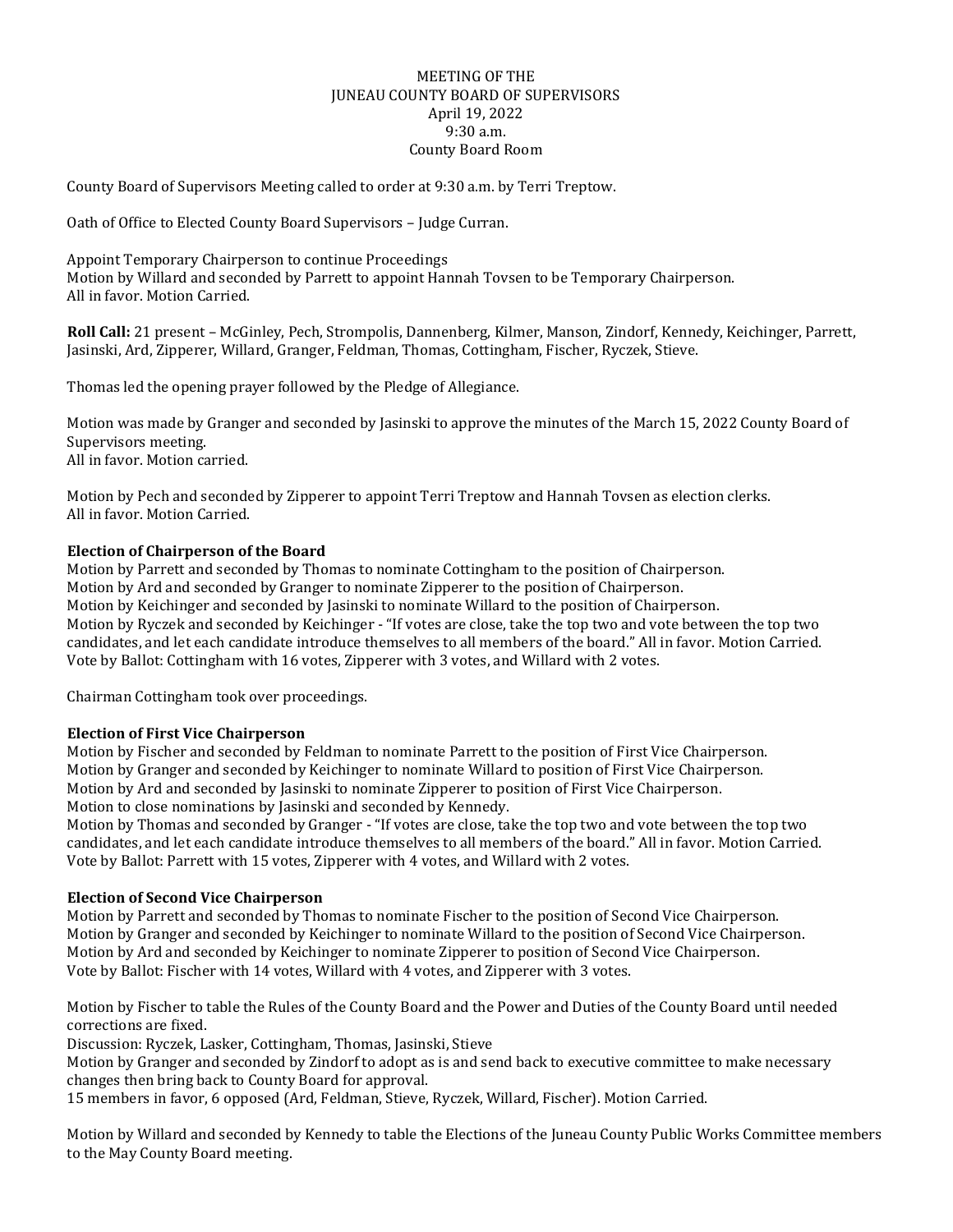All in favor. Motion Carried.

Appoint David Scribbins to the ADRC of Eagle Country Governing Board Representing Richland County Motion by Jasinski and seconded by Thomas to appoint. All in favor. Motion Carried.

Resolution 22-20 \* Commend Nancy Knickelbein for thirty three years of service to Juneau County Motion by Willard and seconded by Parrett to adopt. All in Favor. Motion Carried.

Resolution 22-21 \* Recognition of Rodney M. Seamans for Twenty-Two years of service to Juneau County Motion by Willard and seconded by Parrett to adopt. All in Favor. Motion Carried.

ARPA Update – Lori Chipman Discussion: Thomas, Parrett, Granger, Jasinski, Strompolis, Kennedy, Ryczek, Dannenberg, Zindorf, Zipperer, Stieve

Resolution 22-22 \* Authorizing the Expenditure of American Rescue Plan Act (ARPA) Funds on behalf of the Aging & Disability Resource Center. Motion made by Granger and seconded by Jasinski to adopt. Discussion: Chipman, Laack, Strompolis Roll Call: 20 Ayes, 0 Nays, 1 Abstained (Stieve). Motion Carried.

Resolution 22-23 \* Amending Resolution 21-40, Regarding reclassifications and reorganizations in 2022-2023 Motion by Ryczek and seconded by Parrett to adopt. Discussion: Zipperer, Parrett, Dannenberg, Ryczek, Cottingham, Pech Roll Call: 16 Ayes, 1 Nay, 4 Abstained (Kennedy, Kilmer, Manson, Dannenberg). Motion Carried.

Resolution 22-24 \* Requesting the Wisconsin Department of Natural Resources and the Wisconsin Department of Tourism to Advertise and promote the re-opening of the Elroy-Sparta State Trail. Motion by Jasinski and seconded by Granger to adopt. Discussion: Stieve, Feldman, Jasinski, Thomas, Kilmer, Parrett All in Favor. Motion Carried.

Feldman exited meeting at approximately 11:30am

Resolution 22-17 \* Authorizing Frontline COVID Response pay to certain employees of the Juneau County Health Department Motion by Jasinski and seconded by Pech to adopt. Discussion: Dederich, Zipperer, Thomas, Parrett, Pech, Dannenberg, Stieve, Ard Motion by Granger and seconded by Zipperer to vote by ballot. All in favor. Vote by Ballot: 12 Ayes, 8 Nays. Motion Carried.

Motions to Fill:

Community Health Educator Motion by Ryczek and seconded by Zipperer to fill.

Highway Maintenance Worker Motion by Jasinski and seconded by Granger to Fill.

Roll Call: 20 ayes, 0 nays, 1 absent (Feldman). Motions filled.

Reports:

Dave Donnelly, Zoning Motion by Willard and seconded by Zindorf to accept. All in Favor. Motion Carried.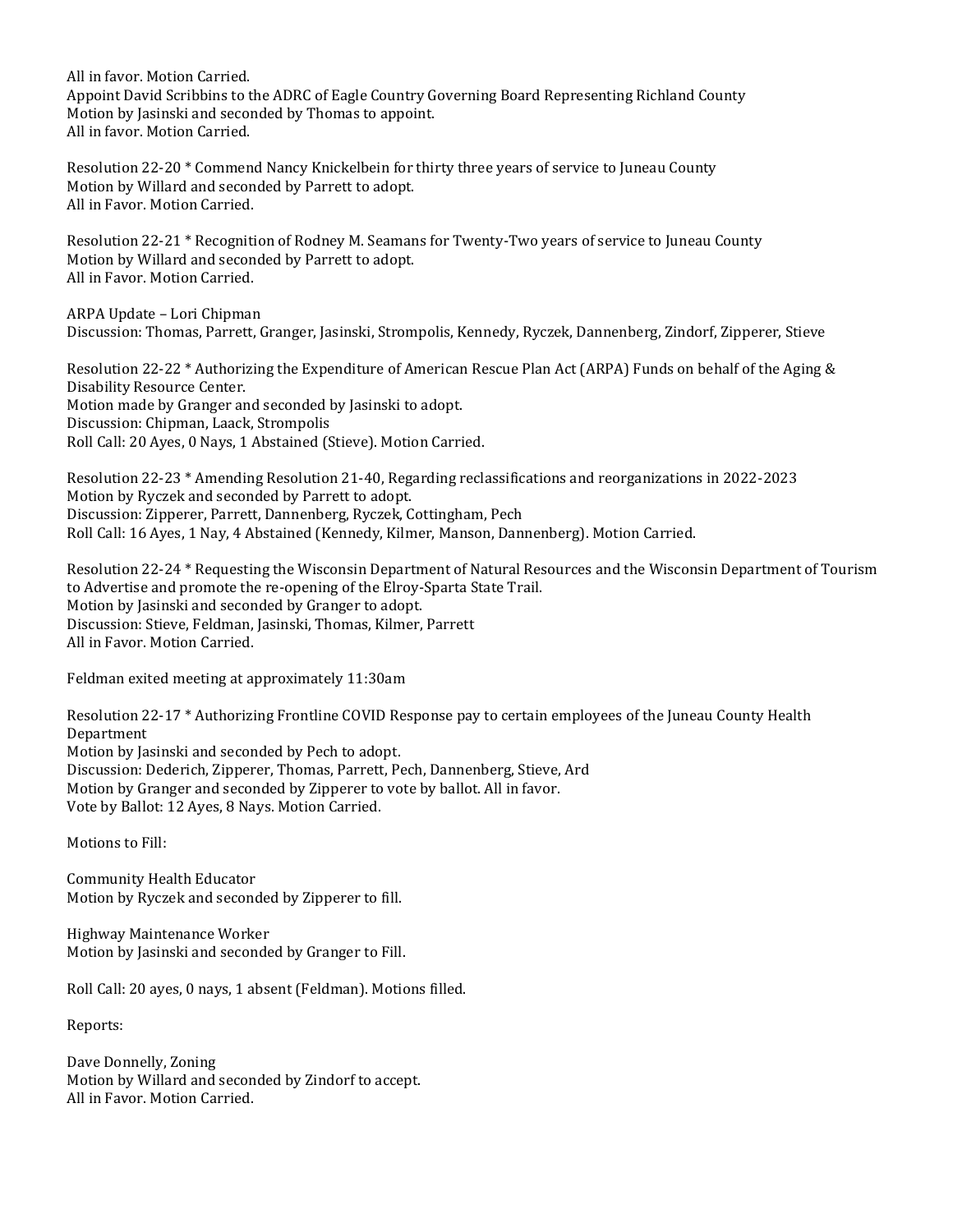Motion to adjourn by Jasinski and seconded by Parrett. Chairman Cottingham adjourned the County Board meeting to Tuesday, May 17, 2022 at 9:30 a.m. in the County Board Room. The Executive Committee will meet on May 09, 2022 at 10:00 a.m. in the County Board Room.

I certify the preceding to be accurate and a true account of the proceedings of the Juneau County Board of Supervisors meeting on April 19, 2022.

Terri Treptow County Clerk

\_\_\_\_\_\_\_\_\_\_\_\_\_\_\_\_\_\_\_\_\_\_\_\_\_\_\_\_\_\_\_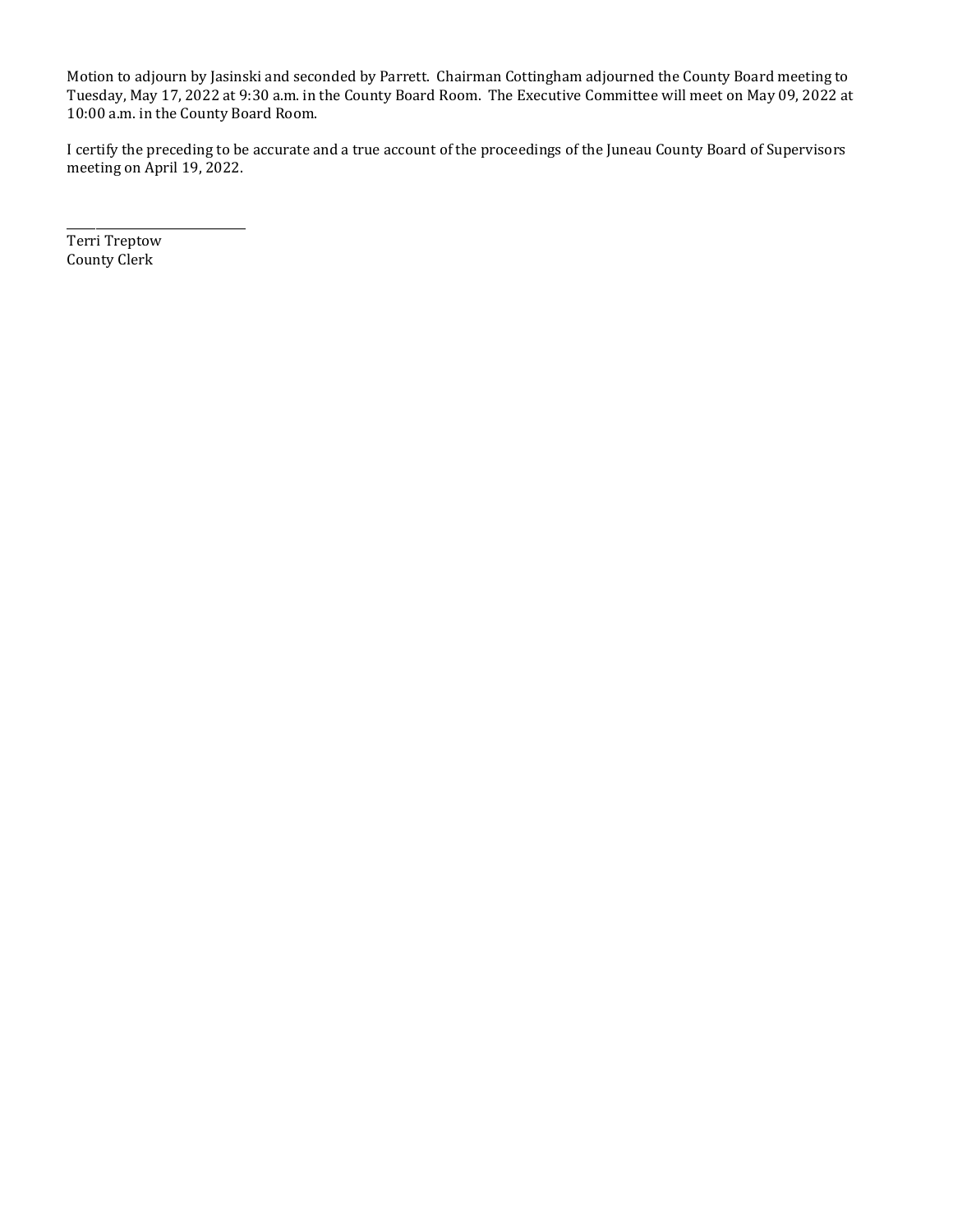### **May 17, 2022**

### **JUNEAU COUNTY HIGHWAY & PUBLIC WORKS COMMITTEE REAPPORTIONMENT PLAN**

#### **NORTHERN DISTRICT**

| 9  | Mike Keichinger      | T. Orange Ward 1, V. Camp Douglas W 1                         |
|----|----------------------|---------------------------------------------------------------|
| 10 | <b>James Parrett</b> | T. Cutler W 1, T. Kingston W 1, T. Finley W 1, T. Armenia W 1 |
|    |                      | T. Necedah W 5                                                |
| 11 | Jack Jasinski        | T. Necedah W 1, Village of Necedah W 1                        |
| 12 | John Ard             | T. Necedah W 2, 4                                             |
| 13 | Ray Zipperer         | T. Clearfield W1-2, T. Necedah W 3                            |
| 15 | Roy Granger          | City of New Lisbon W 4, 6, 7                                  |
| 16 | Ray Feldman          | T. Germantown W 1-2, T. Necedah W 6                           |
|    |                      |                                                               |

### **SOUTHEASTERN DISTRICT**

| John McGinley | C. Mauston W $6, 7$ |
|---------------|---------------------|
|---------------|---------------------|

- 2 Mike Pech C. Mauston W 1, 2
- 3 Kim Strompolis C. Mauston W 4, 5
- 17 Steven Thomas T. Lemonweir W 1, 4
- 18 Tim Cottingham T. Marion W 1, T. Lemonweir W 2, T. Germantown W 3
- 
- 
- 20 James P. Ryczek T. Kildare W 1 & 3, T. Lyndon W 3, V. Lyndon Station W 1
- 19 Howard Fischer T. Lemonweir W 3, T. Seven Mile Creek W 1, T. Summit W 1,
	-

### **SOUTHWESTERN DISTRICT**

- 
- 
- 
- 
- 
- 
- 

W-Wards

### **Public Works Committee**

Voted to Committee by the County Board One member from each district and two members at large Committee is a two-year term

Rev. 5/10/22

- 4 Herb Dannenberg T. Lindina W 1, C. Mauston W 3
- 5 Richard Kilmer T. Wonewoc W 1, V. Wonewoc W 1, V. Union Center W 1
- 6 Betty Manson T. Plymouth W 1, T. Wonewoc W 2, T. Fountain W 2, C. Elroy W4
- 7 Chris Zindorf C. Elroy W 1, 2, 3, 5, 6
- 8 Judy Kennedy T. Fountain W 1, T. Lisbon W 1 & 2, V. Hustler W 1 Lynn A. Willard C New Lisbon W 1, 2, 3, 5
	-
- 21 Aimee Stieve T. Lyndon W 1-2, T. Seven Mile Creek W 2, C. Wisconsin Dells
- 
- 
- 14 Lynn A. Willard C New Lisbon W 1, 2, 3, 5
	- W 7

T. Kildare W 2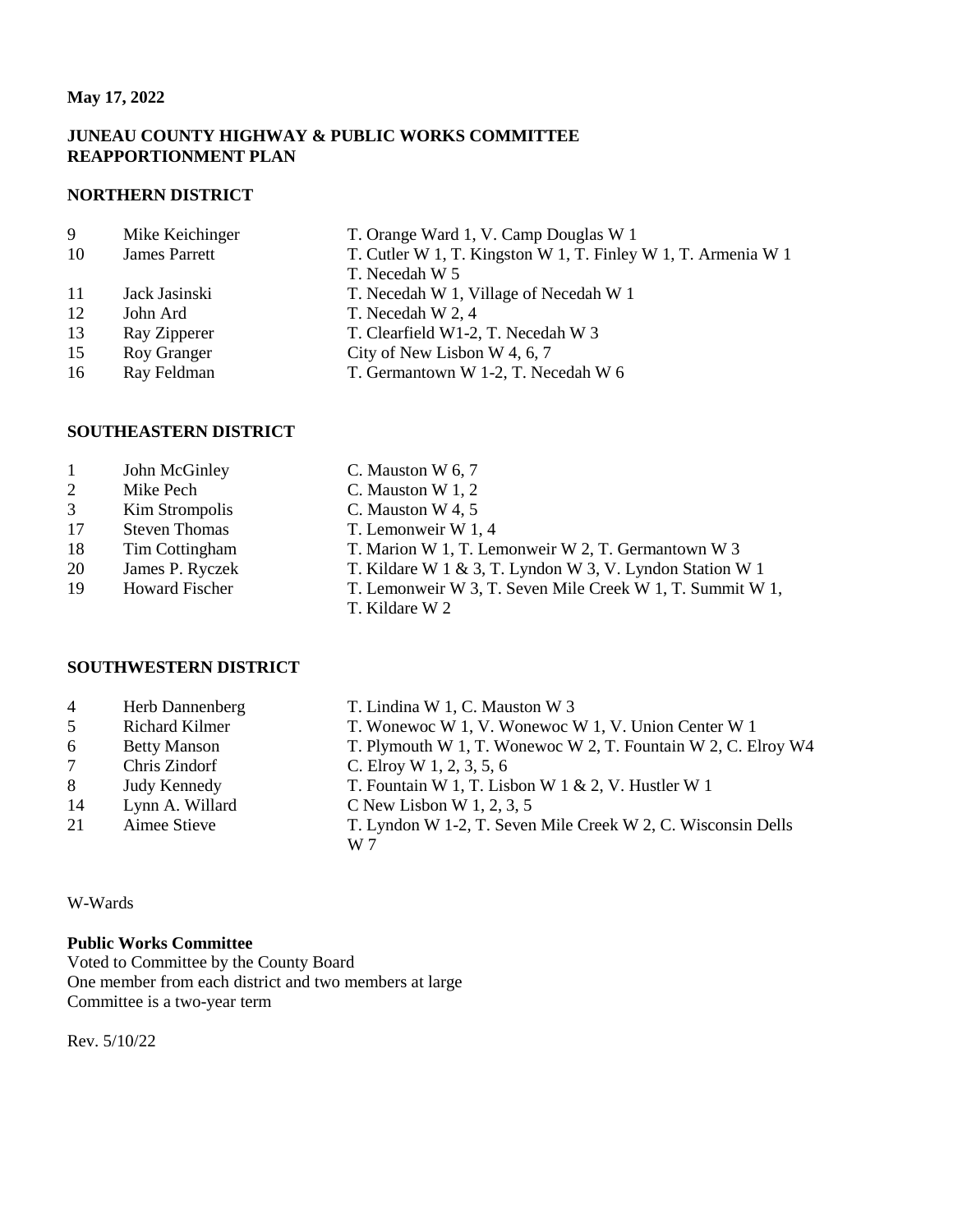Courthouse, 220 East State Street Mauston, Wisconsin 53948



**RESOLUTION: 22-25 DATE: May 17, 2022**

### **INTRODUCED BY: COUNTY BOARD OF SUPERVISORS**

#### **INTENT: COMMEND SHIRLEY COX FOR TWENTY SIX YEARS OF SERVICE TO JUNEAU COUNTY**

**Whereas,** Shirley Cox was employed with and served the Juneau County Sheriff's Department working full-time from February  $27<sup>th</sup>$ , 1996 where she worked in Dispatch up until the time of her retirement on May  $4<sup>th</sup>$ , 2022; and

**Whereas**, throughout her tenure with the Juneau County Sheriff's Department, Shirley has been a devoted public servant to the Juneau County residents working with distinction, integrity, and commitment in the services she has provided; and received numerous written commendations for her work performance as a telecommunicator.

**Whereas,** Juneau County and this Board are appreciative of the time and effort that Shirley Cox has devoted to her duties and her knowledge and ability will be greatly missed upon her retirement on May 4, 2022.

**NOW THEREFORE BE IT RESOLVED** that the County Board of Supervisors for Juneau County go on record commending Shirley Cox for twenty six years of service to Juneau County, and wishes her well in her future endeavors;

**BE IT FURTHER RESOLVED** that this commendation becomes a permanent record in the minutes of this meeting of the Juneau County Board of Supervisors, and a copy sent to the aforementioned Shirley Cox.

#### **INTRODUCED AND RECOMMENDED FOR ADOPTION this 17 th day of May, 2022.**

|               | __<br>_ _            |  |
|---------------|----------------------|--|
|               |                      |  |
|               | - -<br>$\sim$ $\sim$ |  |
|               |                      |  |
|               |                      |  |
|               |                      |  |
|               |                      |  |
| $\sim$ $\sim$ |                      |  |

**Adopted by the Juneau County Board of Supervisors this 17 th Day of May, 2022.**

**\_\_\_\_\_\_\_\_\_\_\_\_\_\_\_\_\_\_\_\_\_\_\_\_\_\_\_\_\_\_\_\_\_** Terri L. Treptow, County Clerk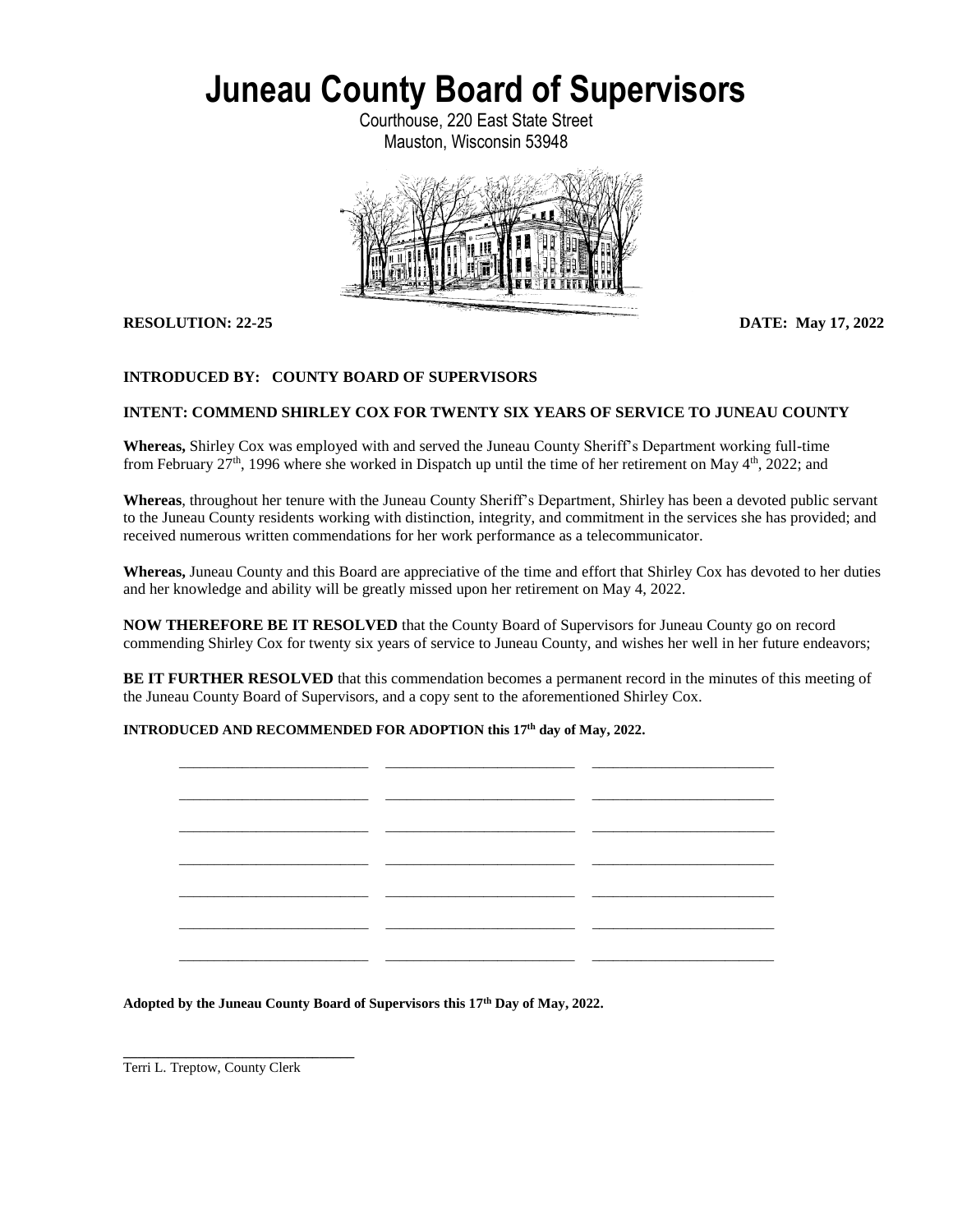Courthouse, 220 East State Street Mauston, Wisconsin 53948



**RESOLUTION No. 22-26 DATE:** May 17, 2022

# **INTRODUCED BY: Land, Forestry, Parks & Zoning Committee**

**SYNOPSIS: Authorization for County Participation in Available State Grant Programs**

**FISCAL NOTE: None.**

**WHEREAS**, Juneau County is interested in acquiring or developing lands for public outdoor recreation purposes as described in the application submitted to the State of Wisconsin Department of Natural Resources (hereafter referred to as the "WDNR"); and

**WHEREAS**, financial aid is required to carry out those projects;

**NOW, THEREFORE, BE IT RESOLVED**, that the Juneau County Board of Supervisors acknowledges that the County has budgeted sums sufficient to complete those projects or acquisitions with grant funding by the WDNR, and the County Board shall and hereby does authorize the Administrator of the Land, Forestry and Parks Department to act on behalf of Juneau County to:

- Submit an application to the WDNR for any financial aid that may be available;
- Submit reimbursement claims along with necessary supporting documentation within 6 months of project completion date;
- Submit signed documents; and
- Take necessary action to undertake, direct and complete the approved projects.

**\_\_\_\_\_\_\_\_\_\_\_\_\_\_\_\_\_\_\_\_\_\_\_\_\_\_\_\_\_\_\_\_\_\_\_\_\_\_\_** \_\_\_\_\_\_\_\_\_\_\_\_\_\_\_\_\_\_\_\_\_\_\_\_\_\_\_\_\_\_\_\_\_\_\_\_\_\_\_

\_\_\_\_\_\_\_\_\_\_\_\_\_\_\_\_\_\_\_\_\_\_\_\_\_\_\_\_\_\_\_\_\_\_\_\_\_\_\_ \_\_\_\_\_\_\_\_\_\_\_\_\_\_\_\_\_\_\_\_\_\_\_\_\_\_\_\_\_\_\_\_\_\_\_\_\_\_\_

**AND BE IT FURTHER RESOLVED**, that the Administrator of the Land, Forestry & Parks Department shall comply with state or federal rules for the programs; may perform force account work; shall maintain the completed project in an attractive, inviting and safe manner; shall keep the facilities open to the general public during reasonable hours consistent with the type of facility; and shall obtain from the State of Wisconsin Department of Natural Resources or the National Park Service approval in writing before any change is made in the use of the project site.

### **INTRODUCED AND RECOMMENDED FOR ADOPTION ON MAY 17, 2022.**

# **LANDS, FORESTRY, PARKS & ZONING COMMITTEE:**

James Parrett, Chairperson Jack Jasinski

\_\_\_\_\_\_\_\_\_\_\_\_\_\_\_\_\_\_\_\_\_\_\_\_\_\_\_\_\_\_\_\_\_\_\_

Chris Zindorf Ray Feldman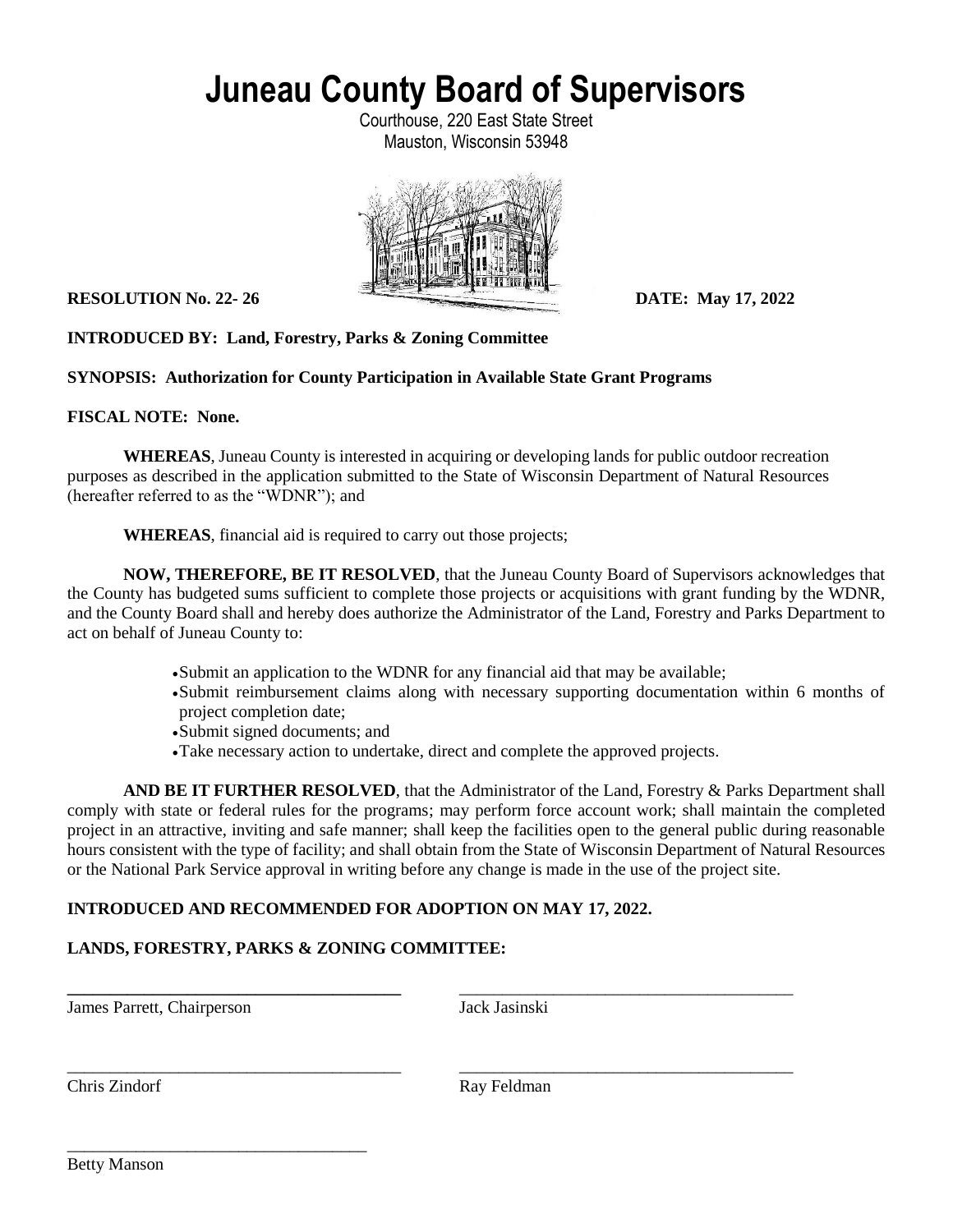Adopted by the County Board of Supervisors of Juneau County on May 17, 2022.

\_\_\_\_\_\_\_\_\_\_\_\_\_\_\_\_\_\_\_\_\_\_\_\_\_\_\_\_\_\_\_\_\_\_\_\_\_\_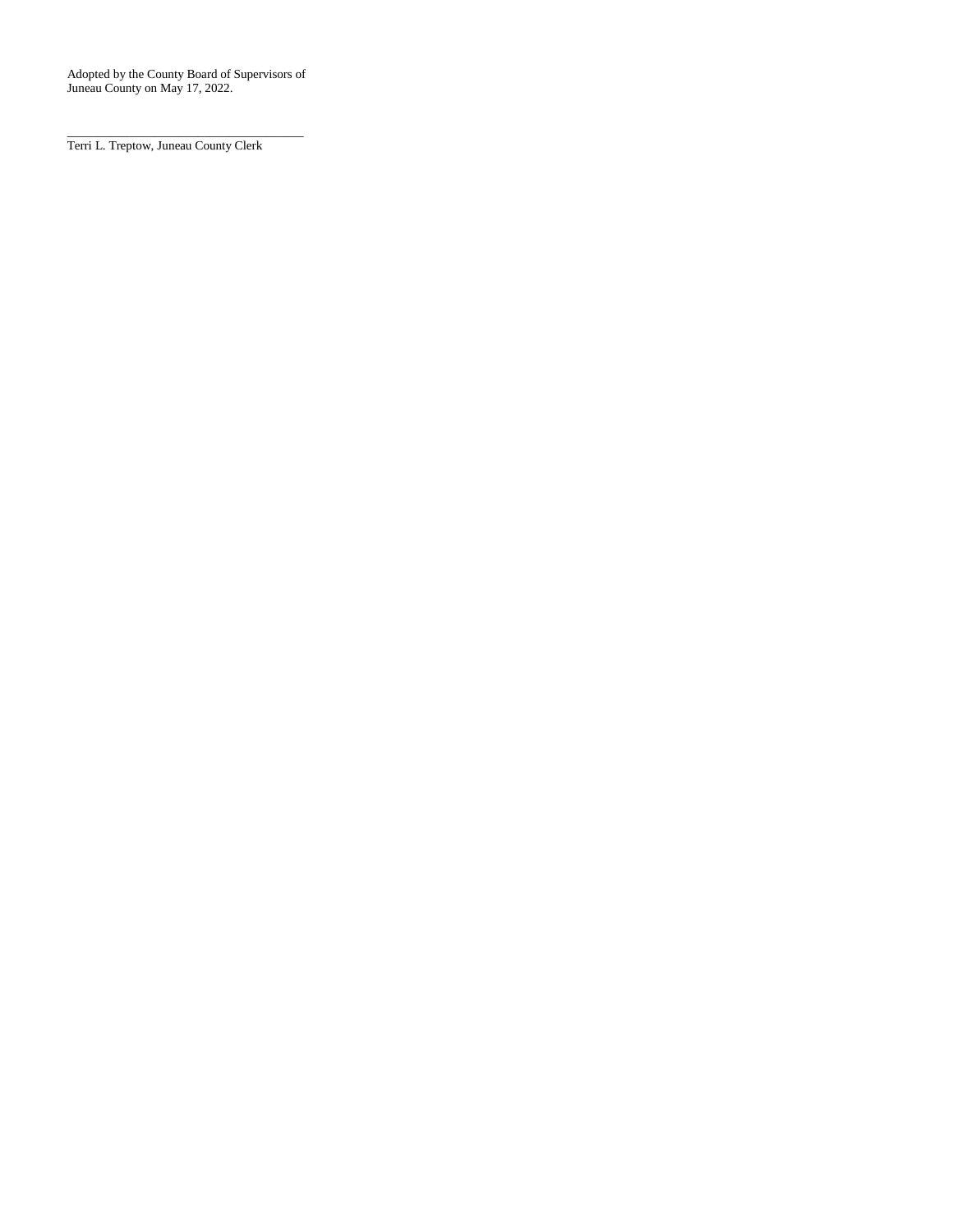Courthouse, 220 East State Street Mauston, Wisconsin 53948



**RESOLUTION No. 22-27 DATE: May 17, 2022** 

**INTRODUCED BY: Land, Forestry, Parks & Zoning Committee**

**SYNOPSIS: Authorization to Participate in the State Outdoor Motorized Trail Aids Program**

**FISCAL NOTE: None.**

**WHEREAS**, the residents of Juneau County are interested in maintaining, acquiring, insuring, or developing lands for public outdoor motorized trail use; and

**WHEREAS**, public motorized trails are eligible for snowmobile, all-terrain vehicle and/or motorized stewardship grant funds;

**\_\_\_\_\_\_\_\_\_\_\_\_\_\_\_\_\_\_\_\_\_\_\_\_\_\_\_\_\_\_\_\_\_\_\_\_\_\_\_** \_\_\_\_\_\_\_\_\_\_\_\_\_\_\_\_\_\_\_\_\_\_\_\_\_\_\_\_\_\_\_\_\_\_\_\_\_\_\_

\_\_\_\_\_\_\_\_\_\_\_\_\_\_\_\_\_\_\_\_\_\_\_\_\_\_\_\_\_\_\_\_\_\_\_\_\_\_\_ \_\_\_\_\_\_\_\_\_\_\_\_\_\_\_\_\_\_\_\_\_\_\_\_\_\_\_\_\_\_\_\_\_\_\_\_\_\_\_

**NOW, THEREFORE, BE IT RESOLVED**, that the Juneau County Board of Supervisors shall and hereby does authorize the Administrator of the Land, Forestry and Parks Department to act on behalf of Juneau County to submit applications to the State of Wisconsin Department of Natural Resources for any financial aid that may be available, to sign documents, and to take necessary action to undertake, direct, and complete the approved project.

### **INTRODUCED AND RECOMMENDED FOR ADOPTION ON MAY 17, 2022.**

### **LANDS, FORESTRY, PARKS & ZONING COMMITTEE:**

James Parrett, Chairperson Jack Jasinski

Chris Zindorf Ray Feldman

Betty Manson

Adopted by the County Board of Supervisors of Juneau County on May 17, 2022.

\_\_\_\_\_\_\_\_\_\_\_\_\_\_\_\_\_\_\_\_\_\_\_\_\_\_\_\_\_\_\_\_\_\_\_\_\_\_

\_\_\_\_\_\_\_\_\_\_\_\_\_\_\_\_\_\_\_\_\_\_\_\_\_\_\_\_\_\_\_\_\_\_\_\_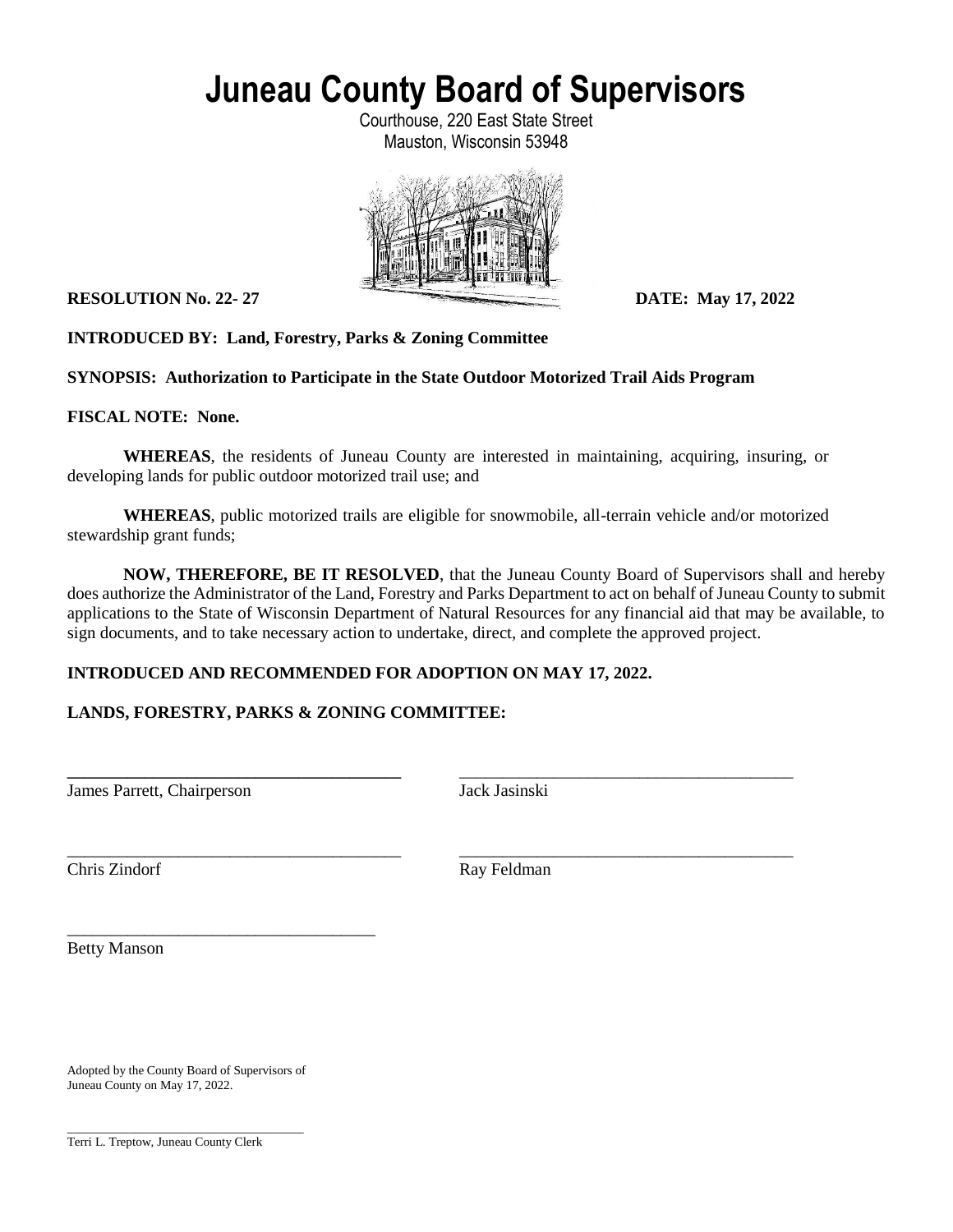Courthouse, 220 East State Street Mauston, Wisconsin 53948



**INTRODUCED BY: Personnel & Insurance Committee**

**SYNOPSIS: Elimination of a limited term employee (LTE) position and creation of a part-time eighty-five percent Van/Bus Driver position for the Aging and Disability Resource Center (ADRC).**

**FISCAL NOTE: A cost of \$23,400 for the remainder of 2022, including fringe benefits, to be paid with grant funds.**

**WHEREAS**, the ADRC Director under direction of the governing board of the Committee on Aging and Disability have requested approval from the Personnel & Insurance Committee of the following changes for the ADRC; and

**WHEREAS**, a current limited term employee is restricted to working less than 1200 hours in a year, and a substantial increase in requests for transportation makes it necessary to have the van/bus driver work more than 1200 hours annually; and

**WHEREAS,** the Personnel & Insurance Committee has approved the elimination of a limited term position and creation of an eighty-five percent part-time Van/Bus Driver position in the ADRC;

**NOW, THEREFORE, BE IT RESOLVED**, that the Juneau County Board of Supervisors shall and hereby does approve and authorize the following personnel changes in the ADRC: (1) elimination of an LTE position and (2) creation of a part-time eighty-five percent (85%) Van/Bus Driver position at a Grade 1, step 2 (\$13.8364), effective May 22, 2022.

### **INTRODUCED AND RECOMMENDED FOR ADOPTION ON MAY 17, 2022.**

### **PERSONNEL & INSURANCE COMMITTEE**

\_\_\_\_\_\_\_\_\_\_\_\_\_\_\_\_\_\_\_\_\_\_\_\_\_\_\_\_ Raymond Zipperer, Chairperson

\_\_\_\_\_\_\_\_\_\_\_\_\_\_\_\_\_\_\_\_\_\_\_\_\_\_\_\_

\_\_\_\_\_\_\_\_\_\_\_\_\_\_\_\_\_\_\_\_\_\_\_\_\_\_\_\_

\_\_\_\_\_\_\_\_\_\_\_\_\_\_\_\_\_\_\_\_\_\_\_\_\_\_\_\_

\_\_\_\_\_\_\_\_\_\_\_\_\_\_\_\_\_\_\_\_\_\_\_\_\_\_\_\_\_\_\_\_\_\_\_\_\_\_\_\_

James Ryczek

Richard Kilmer

Judith Kennedy

Adopted by the Board of Supervisors of Juneau County on May 17, 2022.

Terri L Treptow, County Clerk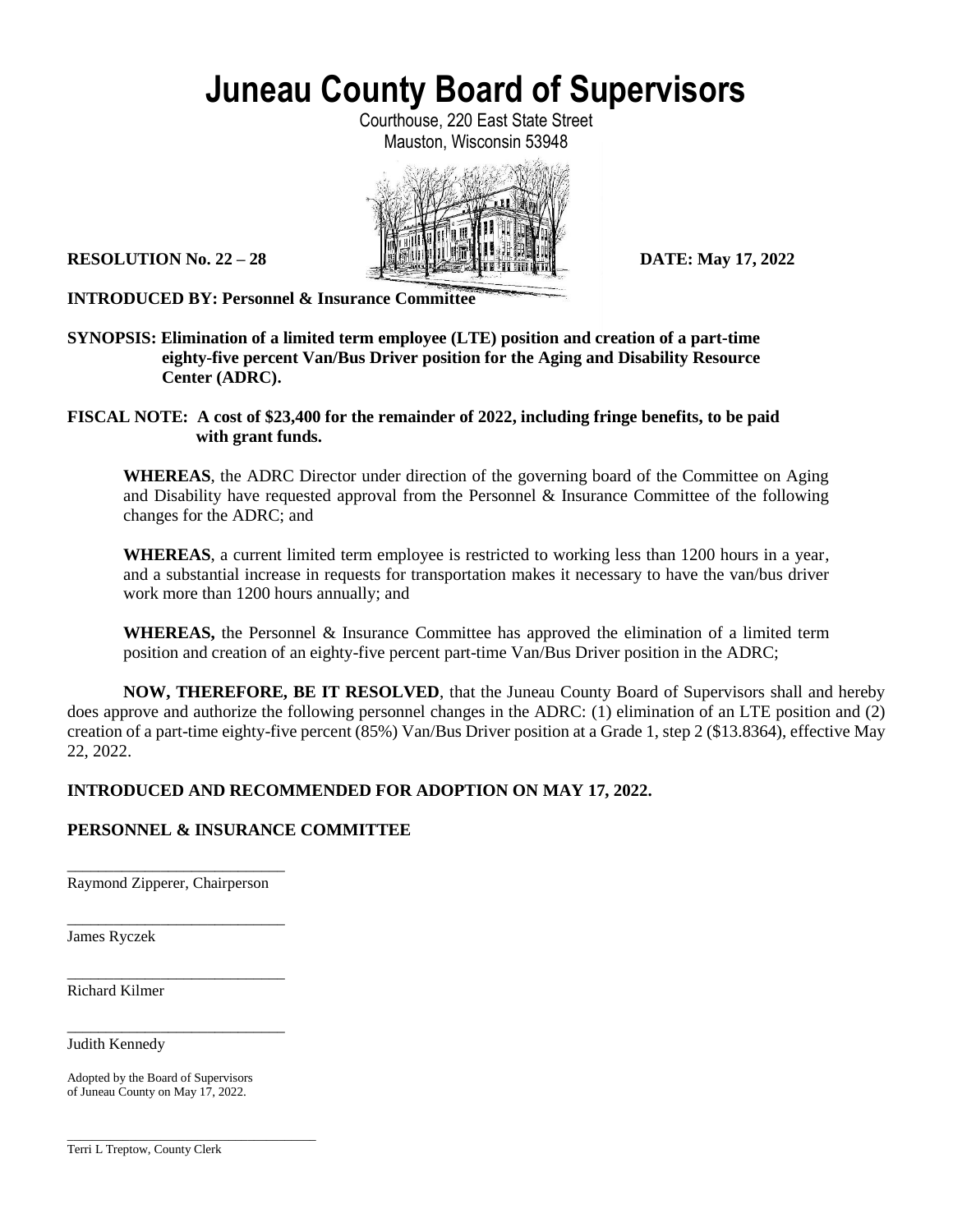Courthouse, 220 East State Street Mauston, Wisconsin 53948



# **INTRODUCED BY: Finance & Computer Committee**

# **SYNOPSIS: Authorizing the Expenditure of American Rescue Plan Act (ARPA) Funds on Behalf of Emergency Management Department and the Sheriff's Office.**

### **FISCAL NOTE: Expenditure of ARPA funds on deposit with the County in the sum of \$57,068.00**

**WHEREAS**, Juneau County Emergency Management Director, the Emergency Management Committee, and the office of the Juneau County Sheriff are in need of funds in the amount of \$57,068.00 to pay for two Federal Signal emergency sirens for Castle Rock County Park and Wilderness County Park, related equipment, and installation by Emergency Communication Systems, and such expenditures are authorized under the Expenditure of American Rescue Plan Act (ARPA); and

**WHEREAS,** funds from the federal government under the Act have been deposited to the account of Juneau County in an amount far exceeding the amounts affected by this resolution; and

**WHEREAS,** the Juneau County Finance & Computer Committee has approved this expenditure and recommends that it be approved by the full county board;

**NOW, THEREFORE, BE IT RESOLVED**, that the Juneau County Board of Supervisors shall and hereby does authorize and approve the expenditure of ARPA funds in the sum of \$57,068.00, to be used as specified above.

# **INTRODUCED AND RECOMMENDED FOR ADOPTION ON MAY 17, 2022.**

# **FINANCE & COMPUTER COMMITTEE:**

\_\_\_\_\_\_\_\_\_\_\_\_\_\_\_\_\_\_\_\_\_\_\_\_\_\_\_\_\_\_\_\_ James Parrett, Chairperson

\_\_\_\_\_\_\_\_\_\_\_\_\_\_\_\_\_\_\_\_\_\_\_\_\_\_\_\_\_\_\_\_

\_\_\_\_\_\_\_\_\_\_\_\_\_\_\_\_\_\_\_\_\_\_\_\_\_\_\_\_\_\_\_\_

\_\_\_\_\_\_\_\_\_\_\_\_\_\_\_\_\_\_\_\_\_\_\_\_\_\_\_\_\_\_\_\_

Roy Granger

Steven Thomas

Herbert Dannenberg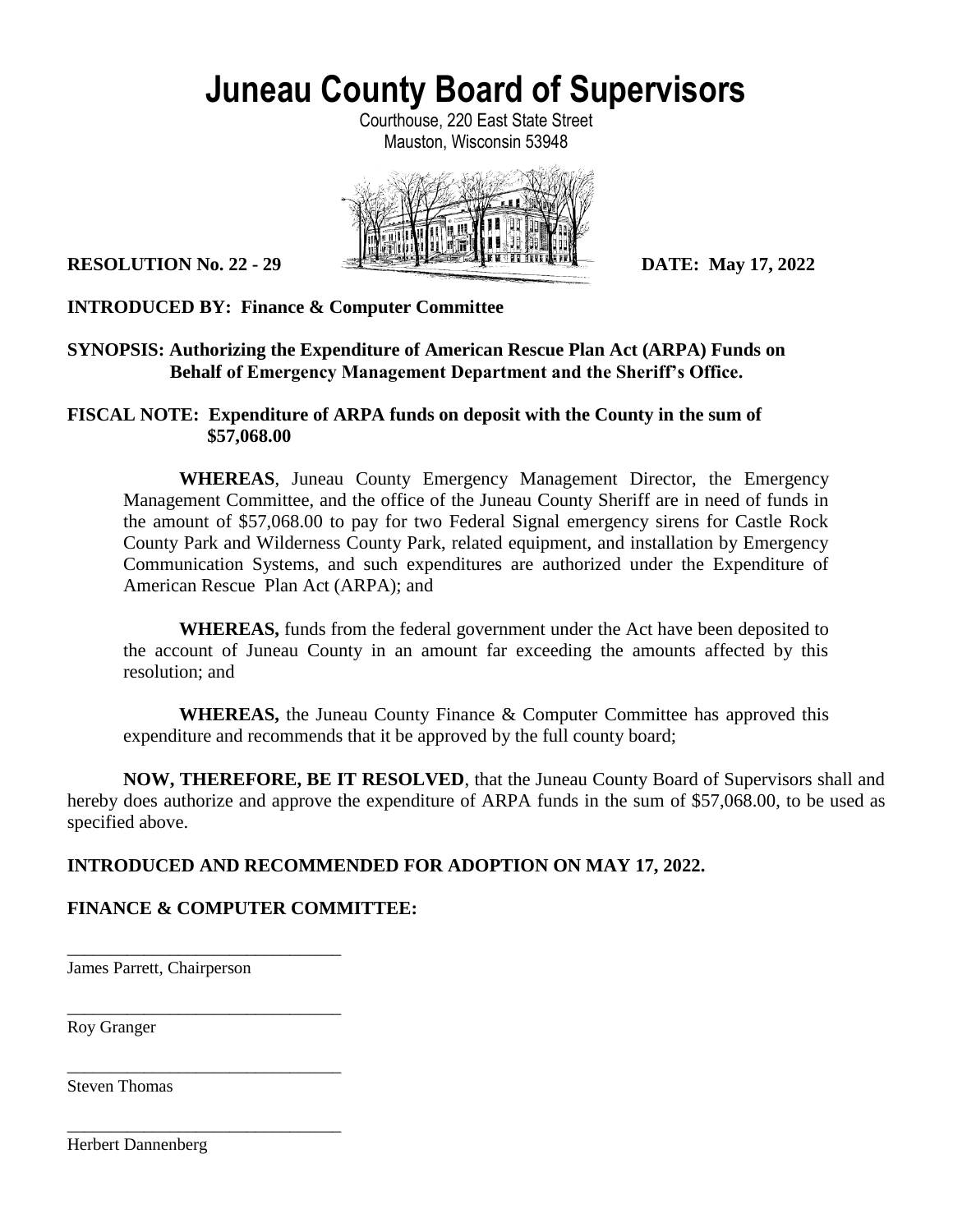Adopted by the County Board of Supervisors of John McGinley Adopted by the County on May 17, 2022 Juneau County on May 17, 2022

\_\_\_\_\_\_\_\_\_\_\_\_\_\_\_\_\_\_\_\_\_\_\_\_\_\_\_\_\_\_\_\_\_\_\_\_\_\_\_\_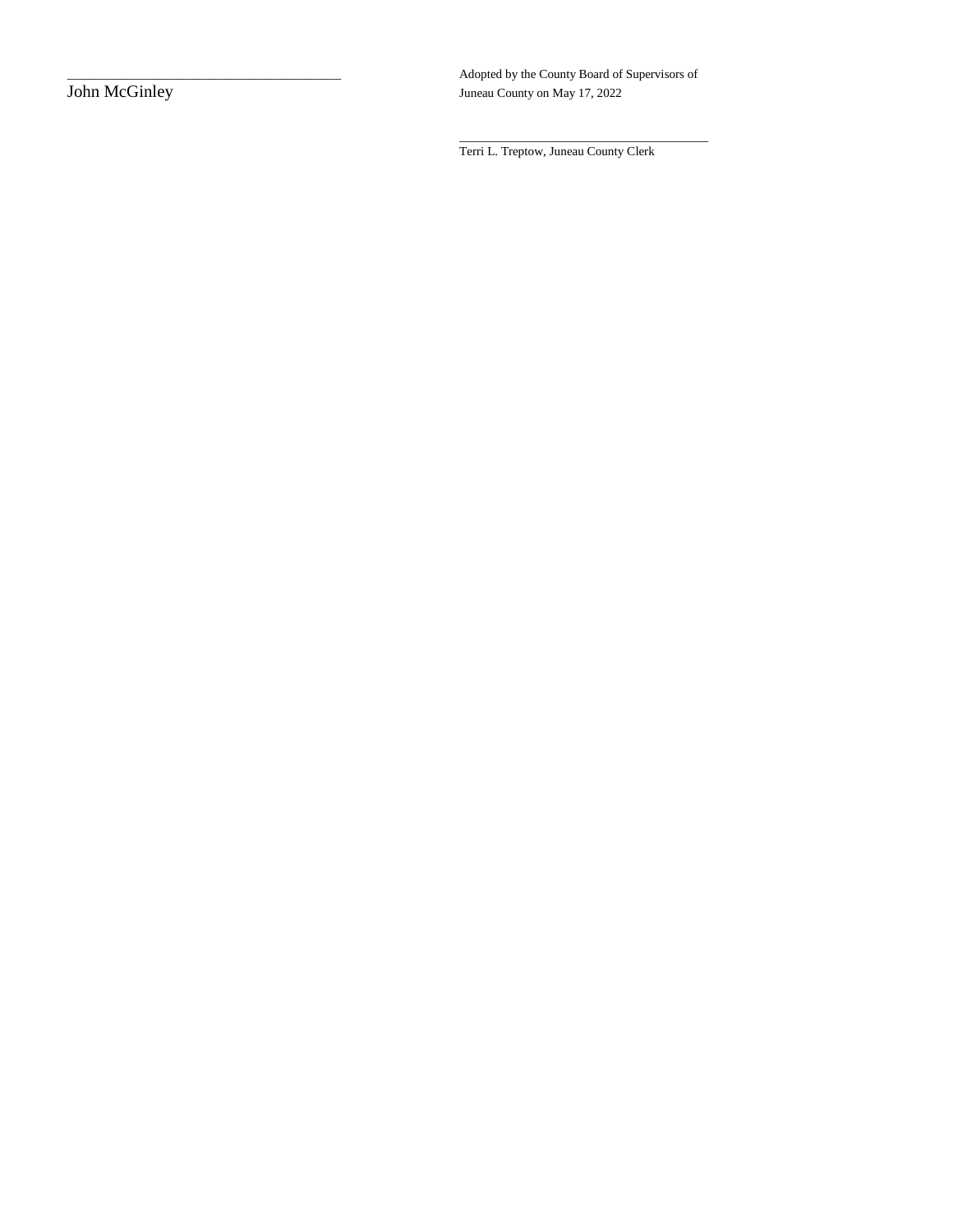Courthouse, 220 East State Street Mauston, Wisconsin 53948



### **INTRODUCED BY: Finance & Computer Committee**

### **SYNOPSIS: Authorizing the expenditure of American Rescue Plan Act (ARPA) Funds on behalf of local fire departments, EMS, and first responders in Juneau County.**

### **FISCAL NOTE: Expenditure of ARPA funds on deposit with the County in the sum of \$195,500.00**

**WHEREAS**, Juneau County received requests from all of the following departments and agencies for ARPA funds to be used for personal protective equipment (PPE), equipment replacement, communications equipment, and training, and the Finance & Computer Committee has authorized \$11,500 for each agency; and

**WHEREAS,** those 17 departments or agencies include the following: the fire departments are Armenia Fire Department, Necedah Fire Department, Cutler Fire Department, Camp Douglas Fire & Rescue, New Lisbon Fire Department, Mauston Fire Department, Elroy Fire Department, Wonewoc Fire Department, Union Center Fire Department, and Lyndon Station Fire Department; the EMS transporting agencies are Mauston Area Ambulance, Elroy Ambulance, Wonewoc Ambulance and Camp Douglas Fire & Rescue; and the first responders are Armenia First Responders, New Lisbon First Responders and Lyndon Station First Responders; and

**WHEREAS,** those departments and agencies shall be required to furnish verification documentation in order to receive the funds, and the county shall maintain such documentation for its records for reporting purposes; and

**WHEREAS,** funds from the federal government under the Act have been deposited to the account of Juneau County in an amount far exceeding the amounts affected by this resolution; and

**WHEREAS,** the Juneau County Finance & Computer Committee has approved this expenditure and recommends that it be approved by the full county board;

**NOW, THEREFORE, BE IT RESOLVED**, that the Juneau County Board of Supervisors shall and hereby does authorize and approve the expenditure of ARPA funds in the sum of \$195,500.00, to be used as specified above.

### **INTRODUCED AND RECOMMENDED FOR ADOPTION ON MAY 17, 2022.**

### **FINANCE & COMPUTER COMMITTEE:**

\_\_\_\_\_\_\_\_\_\_\_\_\_\_\_\_\_\_\_\_\_\_\_\_\_\_\_\_\_\_\_\_

\_\_\_\_\_\_\_\_\_\_\_\_\_\_\_\_\_\_\_\_\_\_\_\_\_\_\_\_\_\_\_\_

James Parrett, Chairperson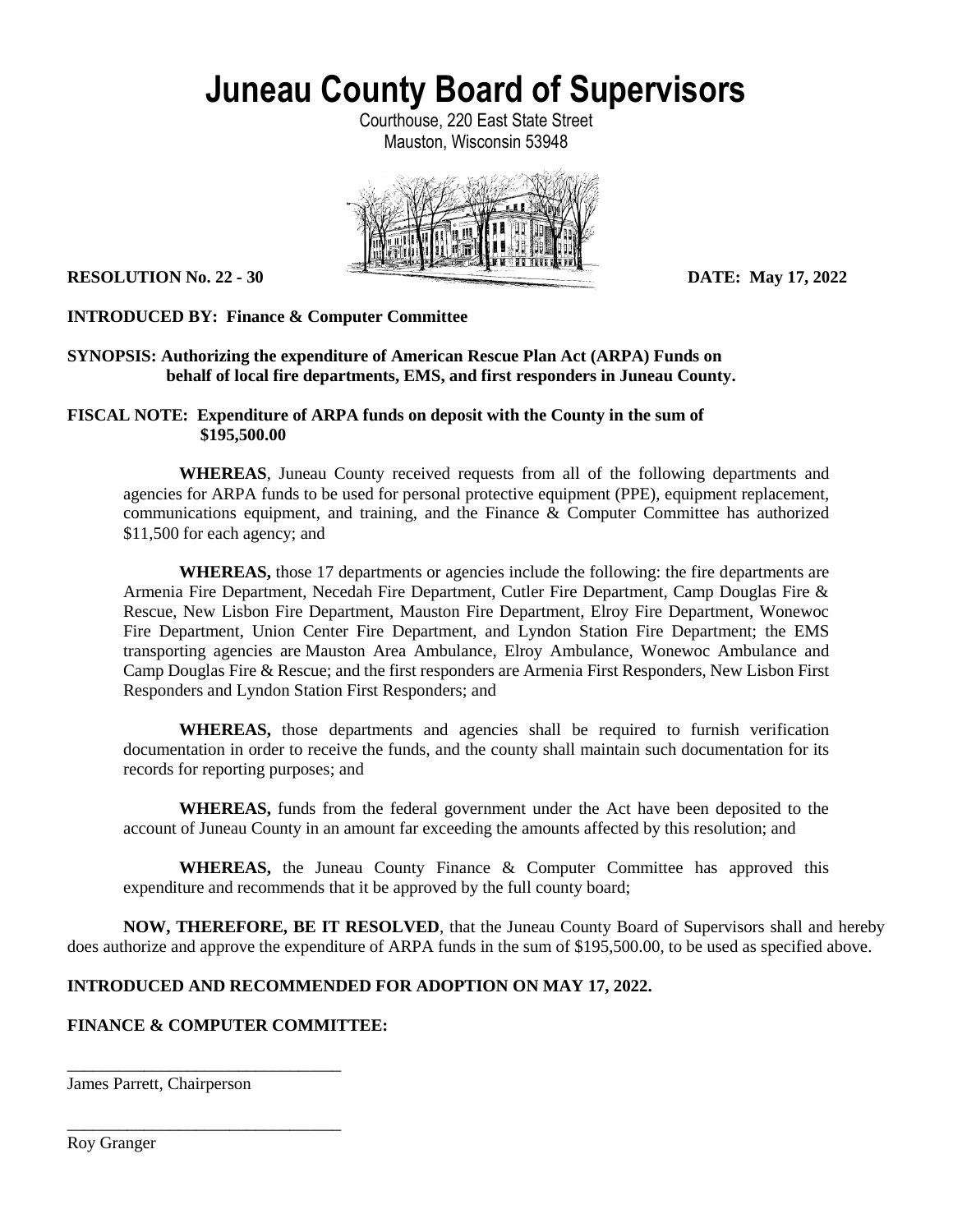Steven Thomas

Herbert Dannenberg

\_\_\_\_\_\_\_\_\_\_\_\_\_\_\_\_\_\_\_\_\_\_\_\_\_\_\_\_\_\_\_\_

\_\_\_\_\_\_\_\_\_\_\_\_\_\_\_\_\_\_\_\_\_\_\_\_\_\_\_\_\_\_\_\_

Adopted by the County Board of Supervisors of John McGinley Adopted by the County on May 17, 2022 Juneau County on May 17, 2022

> \_\_\_\_\_\_\_\_\_\_\_\_\_\_\_\_\_\_\_\_\_\_\_\_\_\_\_\_\_\_\_\_\_\_\_\_\_\_\_\_ Terri L. Treptow, Juneau County Clerk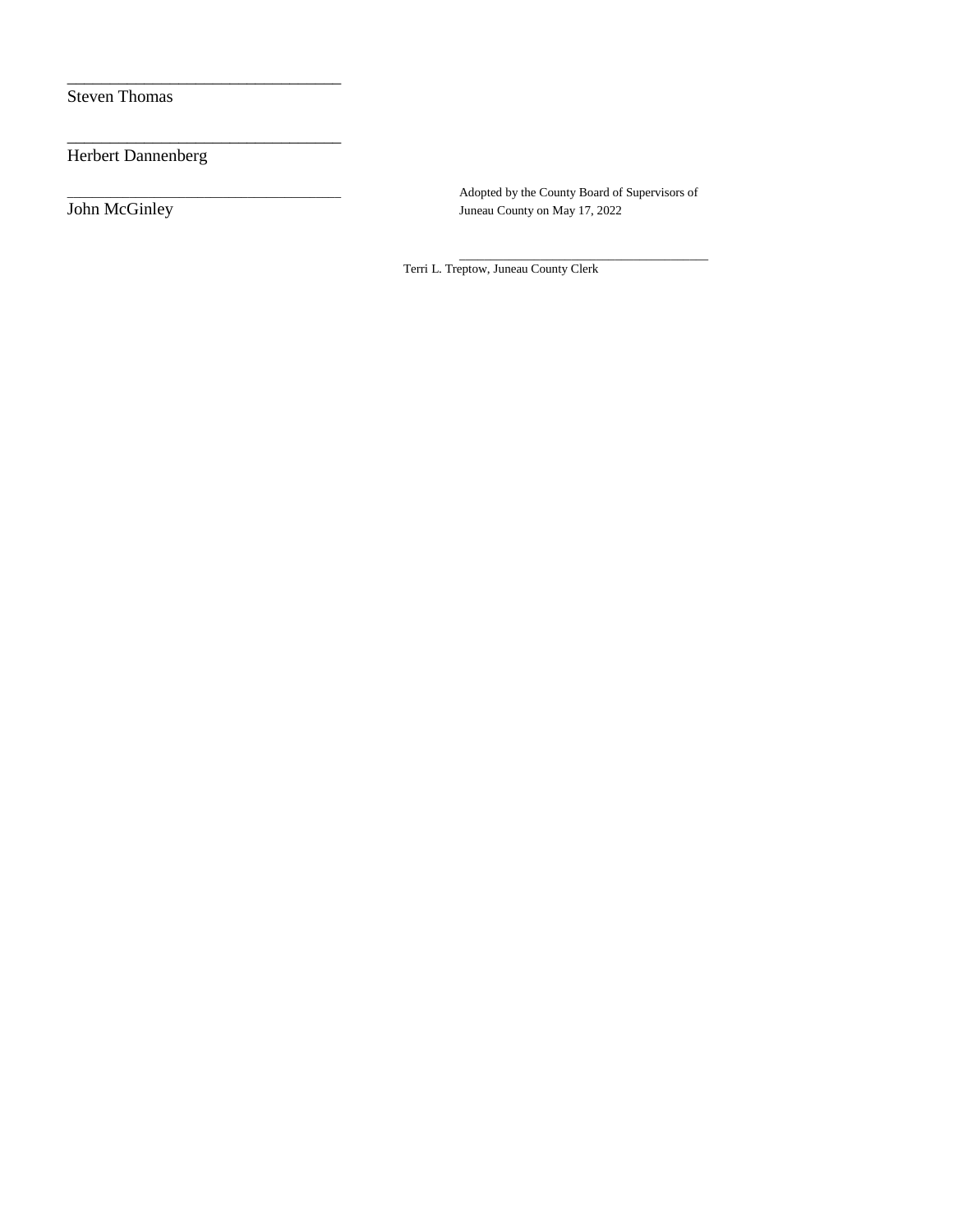Courthouse, 220 East State Street Mauston, Wisconsin 53948



**INTRODUCED BY: Land, Forestry, Parks, and Zoning Committee**

# **PARCEL IDENTIFICATION NO. 291860201.1**

# **INTENT: LAND SALE TO PRESTON OF TAX DELINQUENT PROPERTY**

# **SYNOPSIS: SALE IN VILLAGE OF UNION CENTER**

### **FISCAL NOTE: Income of \$501.00**

**WHEREAS**, Juneau County, Wisconsin, is the owner of the following described lands: The North One (1) Rod of the Southwest Quarter of the Southeast Quarter (SW¼ SE¼) of Section Sixteen (16), Township Fourteen (14) North, Range Two (2) East, Village of Union Center, Juneau County, Wisconsin, EXCEPTING THEREFROM the West Seventy (70) Rods thereof. Subject to the Easement rights of others granted by Document No. 674769 and Affidavit recorded as Document No. 677087;

**WHEREAS**, said real estate was taken by property tax foreclosure in 2019; and

**WHEREAS**, said real estate was advertised for sale with a minimum bid of \$500.00 and a bid of \$501.00 was received from Benjamin F. Preston, 870 Preston Drive, Wonewoc, WI 53908; and

**WHEREAS**, the Juneau County Land, Forestry, Parks and Zoning Committee recommends the sale of said property for \$501.00, plus the costs of sale to Benjamin F. Preston in the best interests of the County;

**NOW, THEREFORE, BE IT RESOLVED,** that the Juneau County Board of Supervisors shall and hereby does (1) approve acceptance of said offer and completion of said real estate transaction forthwith by quit claim deed from the County to Benjamin F. Preston and (2) authorize Juneau County Board Chairperson Timothy J. Cottingham and Juneau County Clerk Terri L. Treptow to duly execute the documents necessary to complete the transaction, when they are approved by the Juneau County Corporation Counsel, as the official act of Juneau County.

# **INTRODUCED AND RECOMMENDED FOR ADOPTION ON MAY 17, 2022.**

# **LANDS, FORESTRY, PARKS & ZONING COMMITTEE:**

Chris Zindorf, Chairperson James Parrett

\_\_\_\_\_\_\_\_\_\_\_\_\_\_\_\_\_\_\_\_\_\_\_\_\_\_\_\_\_\_\_\_\_\_\_ \_\_\_\_\_\_\_\_\_\_\_\_\_\_\_\_\_\_\_\_\_\_\_\_\_\_\_\_\_\_\_\_\_\_\_\_\_\_\_\_\_

\_\_\_\_\_\_\_\_\_\_\_\_\_\_\_\_\_\_\_\_\_\_\_\_\_\_\_\_\_\_\_\_\_\_\_ \_\_\_\_\_\_\_\_\_\_\_\_\_\_\_\_\_\_\_\_\_\_\_\_\_\_\_\_\_\_\_\_\_\_\_\_\_\_\_\_\_ Jack Jasinski Betty Manson

Ray Feldman Adopted by the County Board of Supervisors of Juneau County on May 17, 2022.

\_\_\_\_\_\_\_\_\_\_\_\_\_\_\_\_\_\_\_\_\_\_\_\_\_\_\_\_\_\_\_\_\_\_\_\_\_\_\_\_

\_\_\_\_\_\_\_\_\_\_\_\_\_\_\_\_\_\_\_\_\_\_\_\_\_\_\_\_\_\_\_\_\_\_\_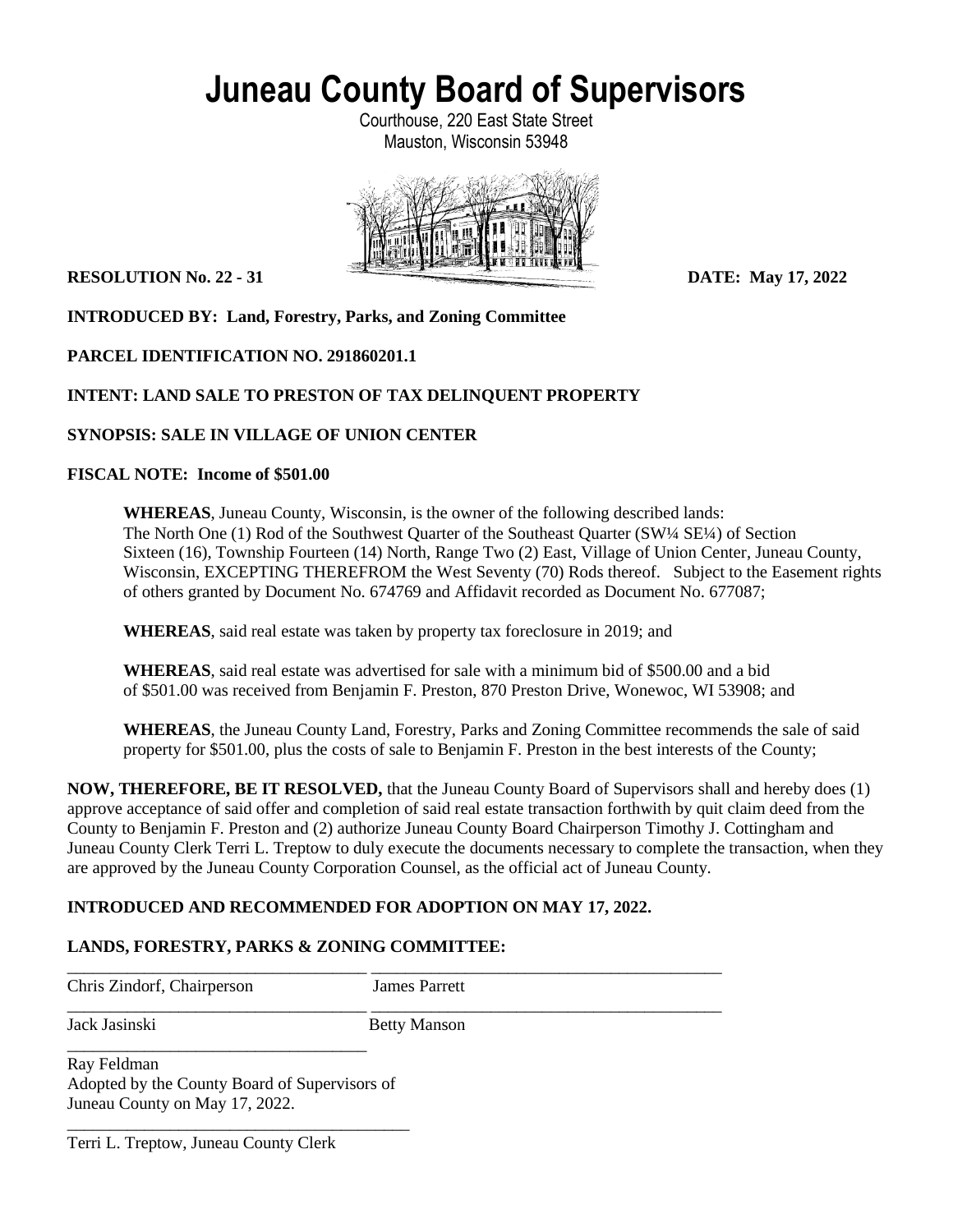# SUMMARY OF REAL ESTATE TRANSACTION JUNEAU COUNTY

| Type of Transaction:       | Sale of Tax Foreclosed Land                                   |  |  |
|----------------------------|---------------------------------------------------------------|--|--|
| Parcel No.:                | 291860201.1                                                   |  |  |
| Location:                  | Village of Union Center                                       |  |  |
| Size:                      | .425 acres                                                    |  |  |
| Minimum Bid Set:           | \$500.00                                                      |  |  |
| Highest Bid Received:      | \$501.00                                                      |  |  |
| Highest Bid Accepted From: | Benjamin F. Preston<br>870 Preston Drive<br>Wonewoc, WI 53968 |  |  |

In REM Foreclosure Data: - Year Taken-2019 - Taken From-Klaus - Total Unpaid Taxes-\$543.96 See Map Attached:



RESOLUTION NO. 22-31

Date: May 17, 2022

. . . . . . . . .